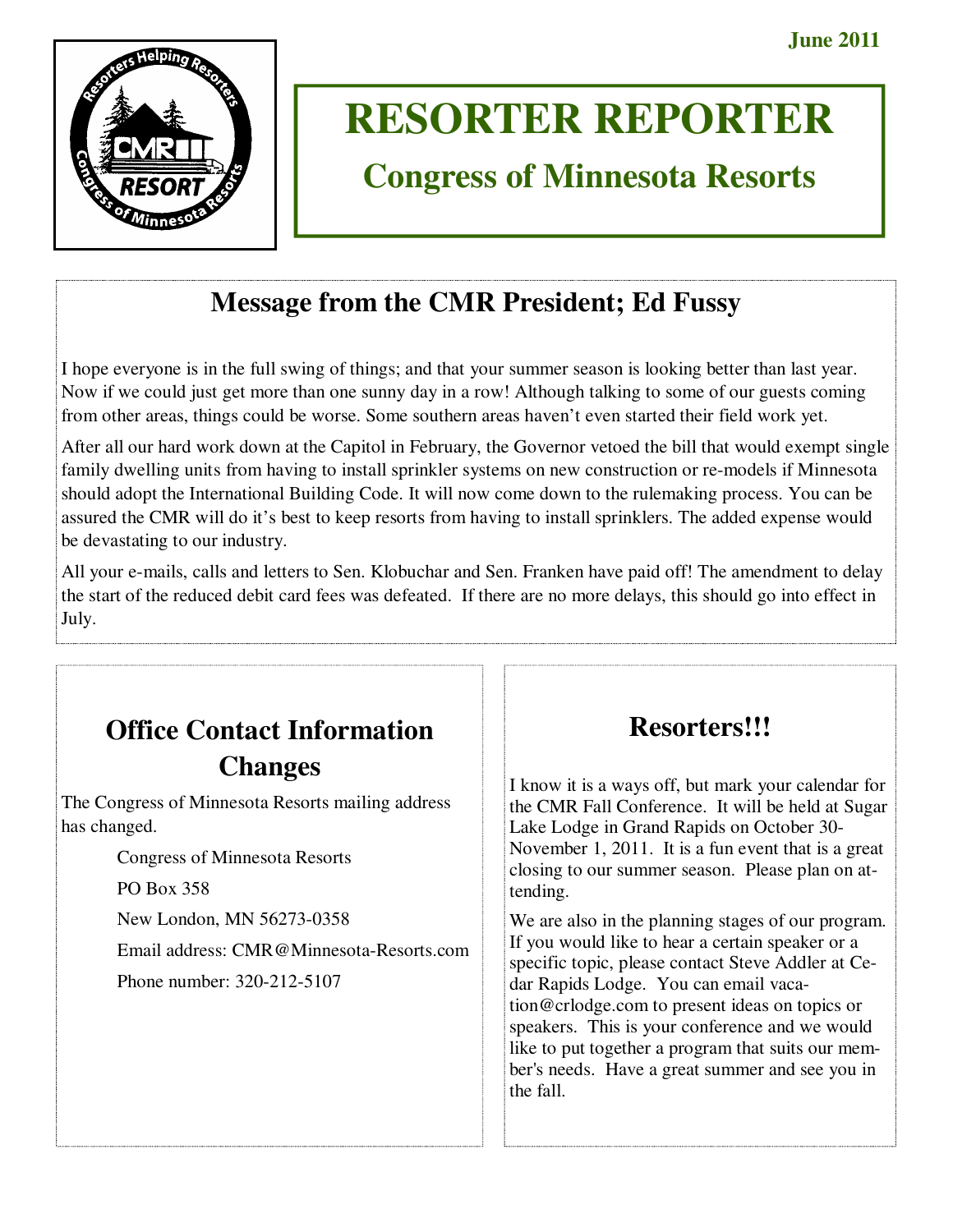# **CMR Marketing Committee**

In the continuing effort to improve and enhance CMR's Internet marketing a new feature is coming soon to the website to benefit CMR resort members. 'Last Minute Openings' will enable members to list their vacancies with a greater probability of reaching customers looking for what they have to offer. This is not a "Deals" or "Specials" page, but rather an opportunity to fill unwanted vacancies and recent cancellations. Visitors will be able to locate resort openings within a date range, and filter results by region and accommodation type. In addition, this list of resorts will be periodically e-blasted to those website visitors that signed up on the CMR site to receive email notifications. That is Direct Marketing at its finest!

 Another project in the works is the new CMR Mobile Site. Many people these days use their phones instead of a computer for *all* their Internet surfing. This mobile site will be designed for easier functionality and legibility on a phone; a simpler more condensed website version, but with the entire search parameters and functions found on the full site. Also any updates made to your member profile page on the full site will automatically be updated on the mobile site. Additionally, the visitor will have the option to access the full site on their phone for further information if they desire.

We will update members when both of these projects are ready to be launched.

Su Ugstad-Website



# **CMR CALENDAR OF EVENTS**

| Aug 17, 2011 | CMR Board Meeting, Cedar Rapids Lodge, Tenstrike 9:00 am-?                   |
|--------------|------------------------------------------------------------------------------|
| Sept 1, 2011 | Resorter of the Year nominations due at the CMR Office                       |
| Sept 2011    | CMR Fall Resort Tour, location and date to be announced                      |
|              | Oct 30, 31 & Nov 1, 2011 CMR Fall Conference, Sugar Lake Lodge, Grand Rapids |
|              |                                                                              |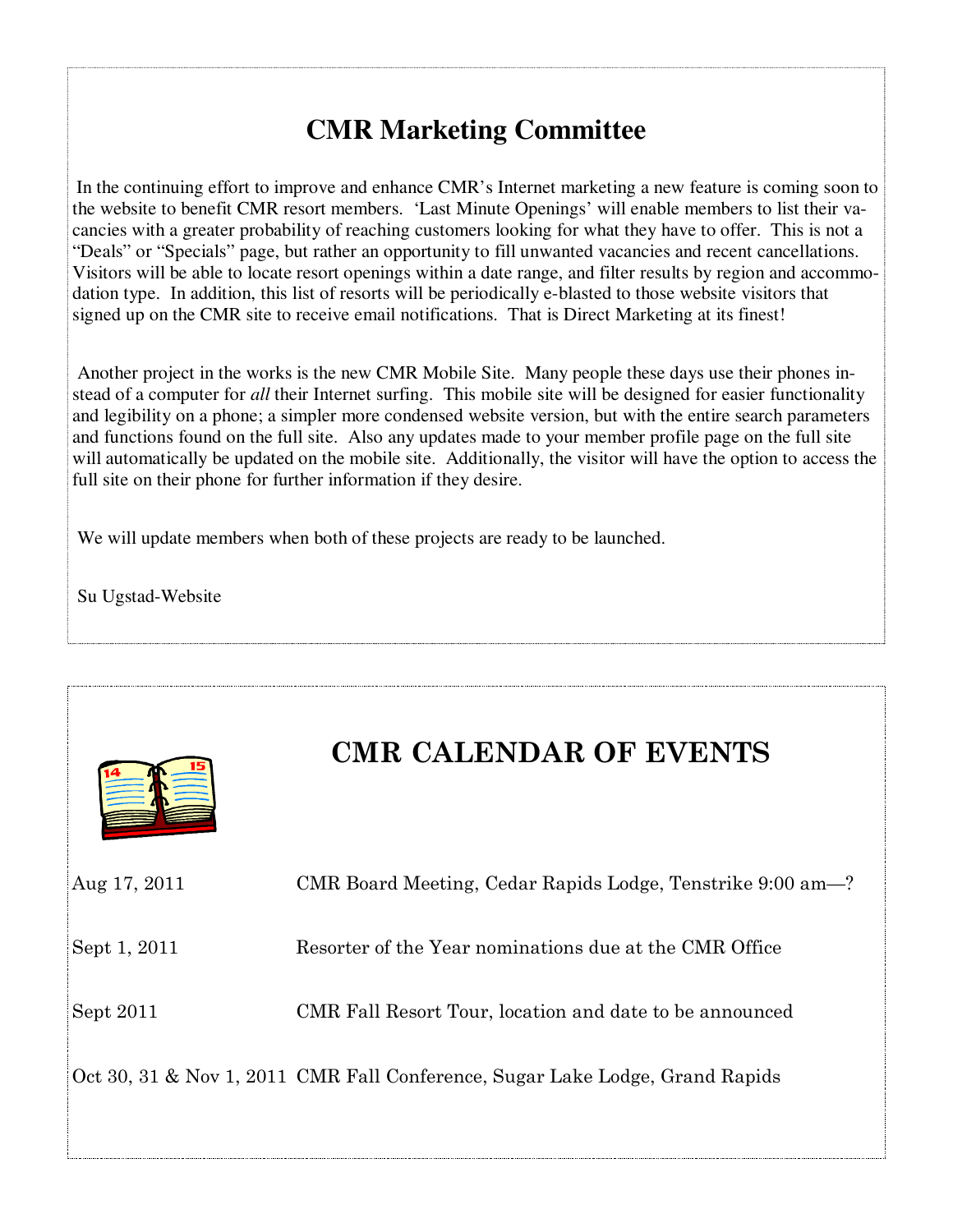# **Resorter/s of the Year Nomination**

The Congress of Minnesota Resorts selects, through nomination by its members, one resort and resort owner that has shown a dedication to the improvement of the Minnesota Resort Industry by adopting and carrying out business policies and practices that reflect a personal pride in the industry as a whole. They also live up to the organization's motto of "Resorters Helping Resorters" by involvement in community activities and by displaying a willingness to help other resort owners to successfully operate Minnesota resorts.

To this end, any member of the Congress of Minnesota Resorts can submit a nomination for this prestigious award. Nominations must be received by August  $1<sup>st</sup>$  each year. The nominating member is not required to verify the eligibility criteria. In the event none of the resorts nominated meet all the eligibility requirements, the awards committee will make a selection based on the resort most closely meeting the criteria and notify the winner. The winner will be asked to be present at the Annual Congress of Minnesota Resorts Fall Conference where the formal announcement and presentation will be made.

The following criteria are considered by the awards committee in making their selection:

- CMR member in good standing for the previous three consecutive years under the same ownership.
- Ability to maintain a successful and progressive resort.
- History of helping and mentoring other resort owners/operators.
- Involvement in community activities.
- At least five years between awards.
- Not a current member of the Awards Committee.

I/we, being member(s) in good standing, submit the following nomination for the Annual Resorter/s of the Year Award.

\_\_\_\_\_\_\_\_\_\_\_\_\_\_\_\_\_\_\_\_\_\_\_\_\_\_\_\_\_\_\_\_\_\_\_\_\_\_\_\_\_\_\_\_\_\_\_\_\_\_\_\_\_\_\_\_\_\_\_\_\_\_\_\_\_\_\_\_\_\_\_\_\_\_\_\_\_

Resort Name

Owner/Operator Name(s) \_\_\_\_\_\_\_\_\_\_\_\_\_\_\_\_\_\_\_\_\_\_\_\_\_\_\_\_\_\_\_\_\_\_\_\_\_\_\_\_\_\_\_\_\_\_\_\_\_\_\_\_\_\_\_\_\_\_\_\_\_\_

Address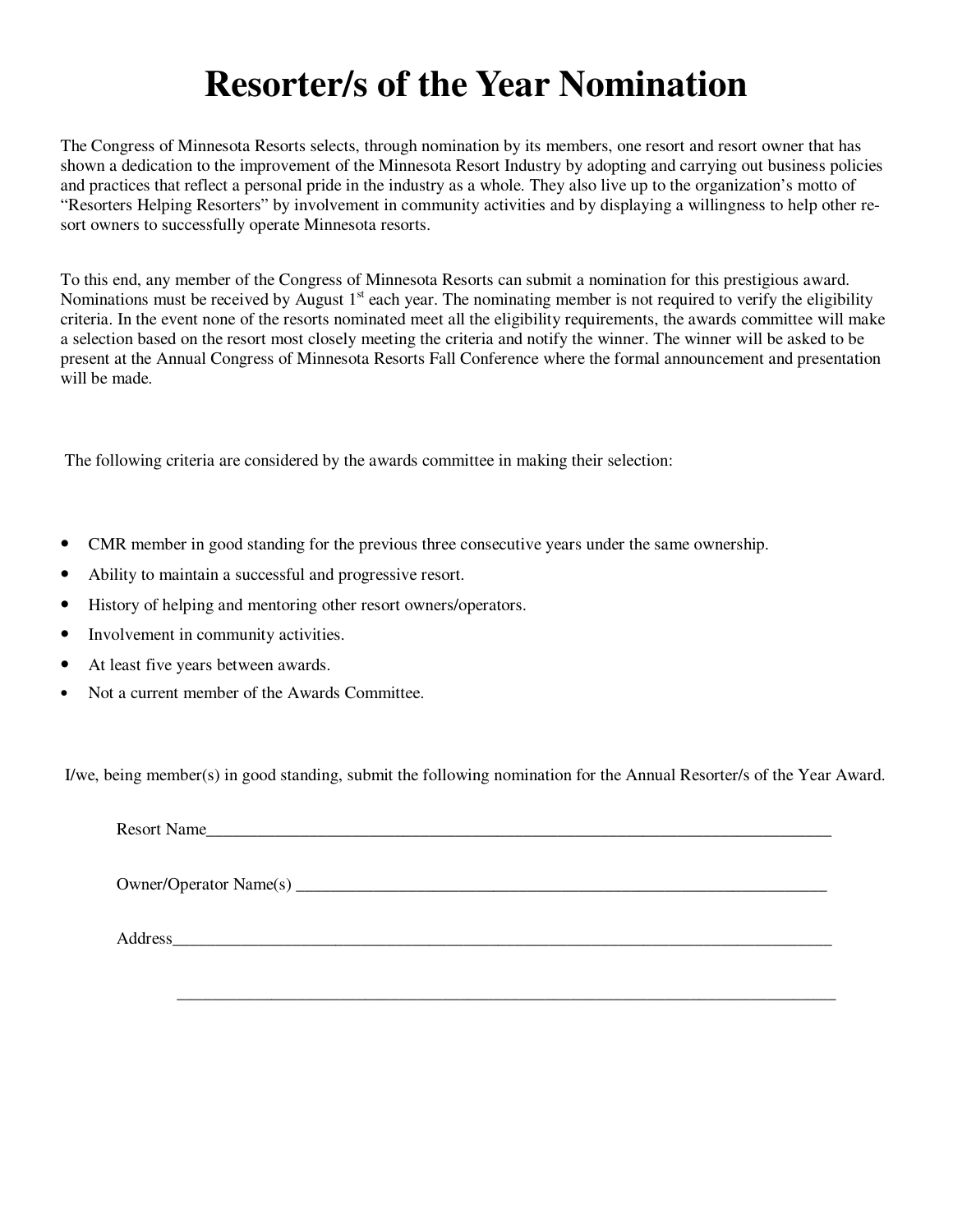In the space following please briefly explain the accomplishments of the resorter you are nominating, their ability to maintain a progressive resort and their attitude toward resorting and the resort industry.

Please give a brief explanation of how this resort and its owners/s have been involved in community activities to include involvement in resort industry organizations like the Congress of Minnesota Resorts.

Please give a brief example of how this nominee has acted as a mentor to other resort owners/operators.

This nomination is submitted by:

| Resort Name and Owner/Operator |  |
|--------------------------------|--|
|                                |  |

\_\_\_\_\_\_\_\_\_\_\_\_\_\_\_\_\_\_\_\_\_\_\_\_\_\_\_\_\_\_\_\_\_\_\_\_\_\_\_\_\_\_\_\_\_\_\_\_\_\_\_\_\_\_\_\_\_\_\_\_\_\_\_\_\_\_\_\_\_\_\_\_\_\_\_\_\_\_\_\_\_\_\_\_

\_\_\_\_\_\_\_\_\_\_\_\_\_\_\_\_\_\_\_\_\_\_\_\_\_\_\_\_\_\_\_\_\_\_\_\_\_\_\_\_\_\_\_\_\_\_\_\_\_\_\_\_\_\_\_\_\_\_\_\_\_\_\_\_\_\_\_\_\_\_\_\_\_\_\_\_\_\_\_\_\_\_\_\_

Address\_\_\_\_\_\_\_\_\_\_\_\_\_\_\_\_\_\_\_\_\_\_\_\_\_\_\_\_\_\_\_\_\_\_\_\_\_\_\_\_\_\_\_\_\_\_\_\_\_\_\_\_\_\_\_\_\_\_\_\_\_\_\_\_\_\_\_\_\_\_\_\_\_\_\_\_\_

Phone\_\_\_\_\_\_\_\_\_\_\_\_\_\_\_\_\_\_\_\_\_\_\_\_\_\_\_\_\_\_\_\_\_\_Email address\_\_\_\_\_\_\_\_\_\_\_\_\_\_\_\_\_\_\_\_\_\_\_\_\_\_\_\_\_\_\_\_\_\_

# **NOMINATION DEADLINE SEPTEMBER 1ST**

Send nomination form to: Resorter of the Year Nomination Committee

 Congress of Minnesota Resorts PO Box 358 New London, MN 56273-0358